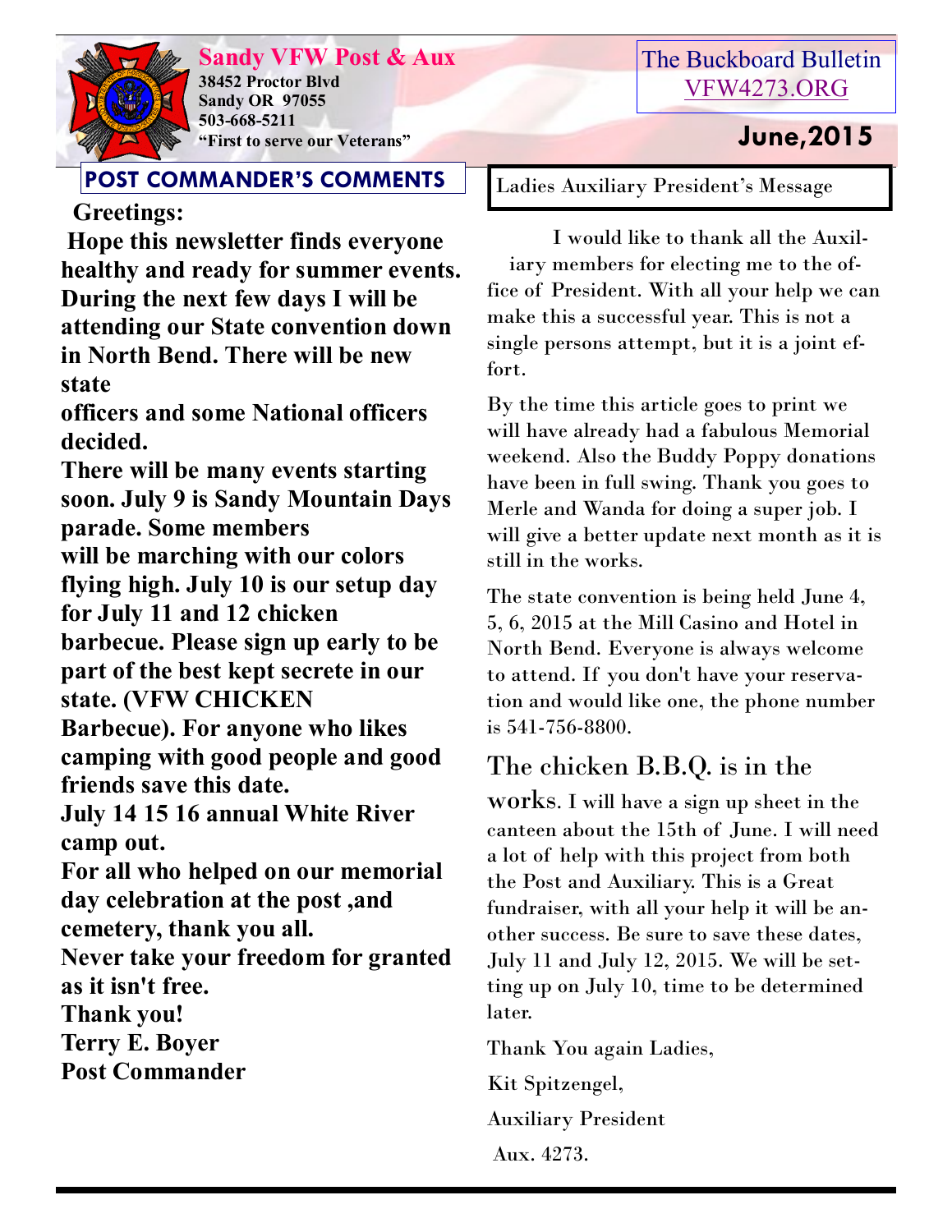# **Fathers Day breakfast will be June 21st at 9:00 am Don't forget your Father. Bring him down for a great breakfast.**

#### **AUXILIARY CHAPLAIN'S MESSAGE**

**.As we remember them** 

**We pray that nothing of our loved ones' will be lost,**

**But that they will be of benefit to the world;**

**That all they held sacred may be respected by those who follow them; that everything**

**In which they were great may continue to mean much to us. We ask that they go on living in us who have loved them so deeply, in our hearts and minds, in our courage and conscience. Amen**

**JUDY GASCON AUXILIARY CHAPLAIN**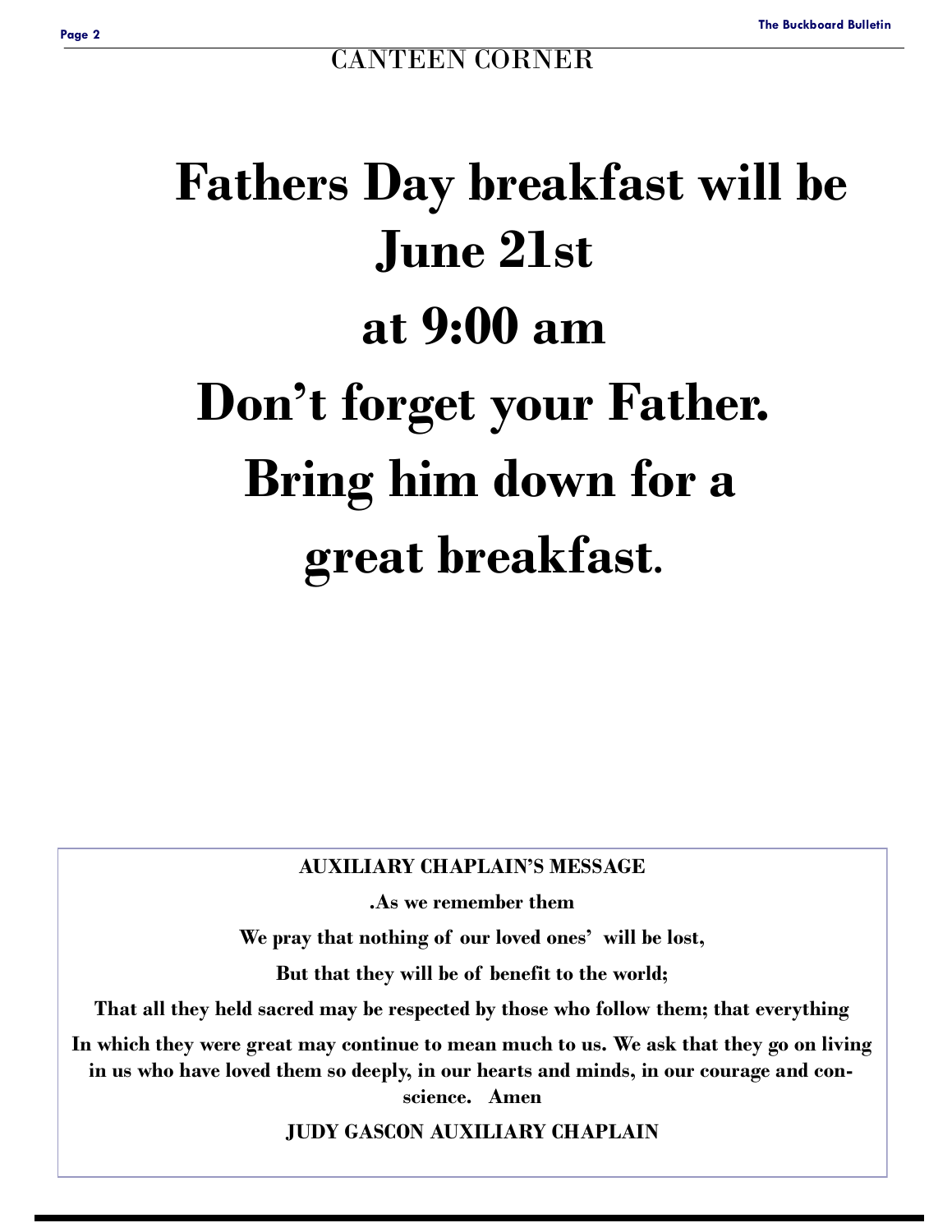#### **Post Chaplin Post Chaplin Page 3**

Happy Father's Day

I hope everyone has a wonderful Father's Day.

And he will turn the hearts of fathers to their children and the hearts of children to their fathers…

Malachi 4:6

Thank you. Melissa @ (503) 668-4849

what makes a real dad God took the strength of a mountain the warmth of a summer sun the calm of a quiet sea and the generous soul of nature satisfied He called it ... dad

www.wishes-greetings.com

| Commander:        | Terry Boyer    |
|-------------------|----------------|
| Senior Vice Cmdr. | Kristian Golby |
| Junior Vice Cmdr. | Shane Moon     |
| Chaplain:         | Melissa Samue  |
| Quartermaster:    | Jerry Gomes    |
| Judge Advocate:   | John Lamb      |
| Adjutant:         | Tony Gibbler   |
| Surgeon:          | Dan Copher     |
| 1 year Trustee:   | Ken Hershberg  |
| 2 year Trustee:   | Bert Key       |
| 3 year trustee:   | William Miller |

Senior Vice Cmdr. Kristian Golby hane Moon lelissa Samuels erry Gomes bhn Lamb ony Gibbler an Copher len Hershberger ert Key

### Post Officers Ladies Auxiliary Officers

President Loretta Wilson Sr. Vice President Dora Fitzpatrick Jr. Vice President Wanda Michaels Treasurer Midge Watkins Chaplain Judy Gascon Secretary Kaye Gomes Guard Sardi Bowyer Conductress Voriece Blair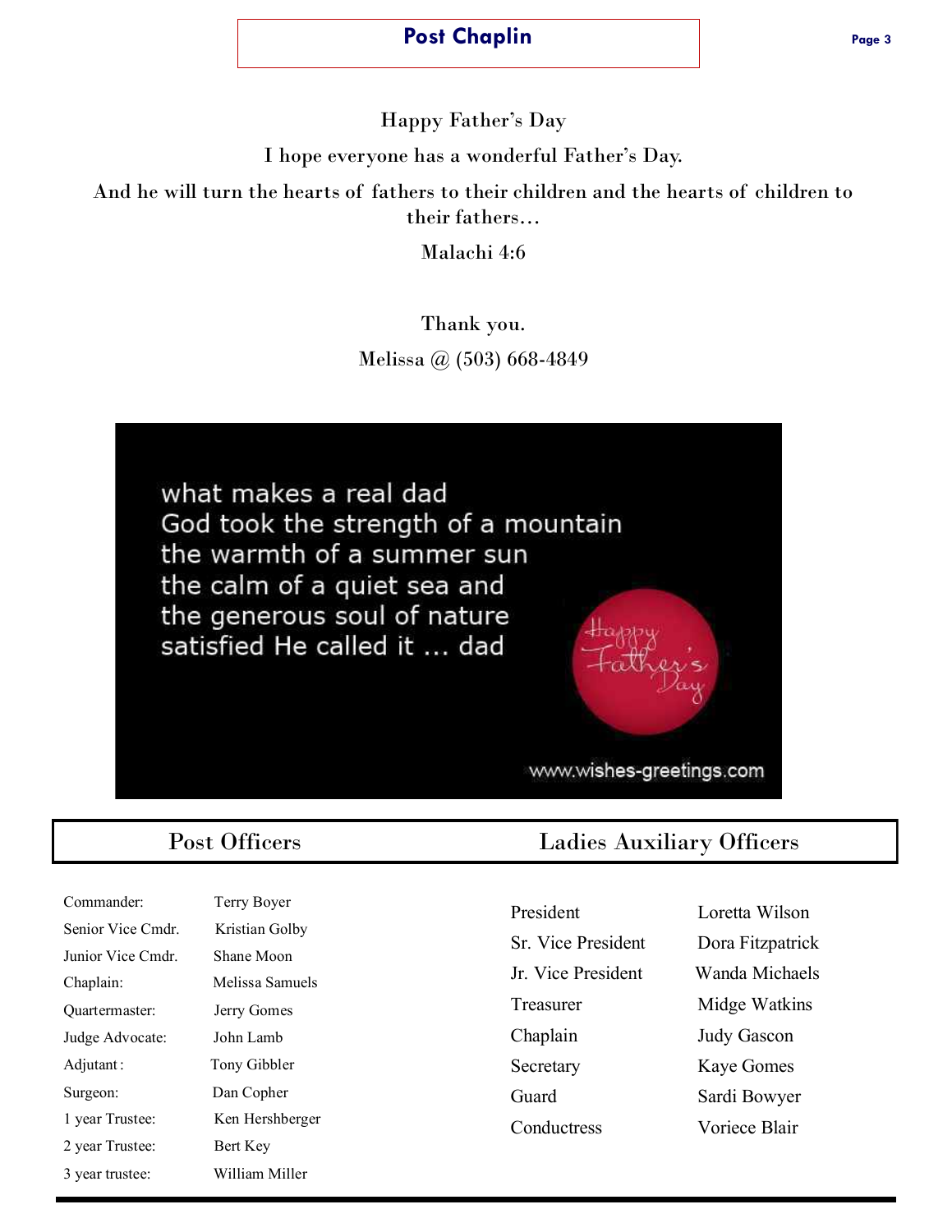**"Success is our Mission" THE BUCKBOARD BULLETIN Sandy VFW Post 4273 P.O. Box 404 \* Sandy, OR 97055 (503) 668-5211**



**Join Us for Post and Auxiliary meetings! House Committee meets - 6/12/2015 at 6:00pm AUX - 6/08/2015 6pm POST 6/15/2015 6 pm Like us on Facebook!!!!**

# DAILY EVENTS

Every Monday: Open at 3:00pm Every Tuesday: open at 3:00pm Every Wed: Poker Night Every Thursday: WII Bowling

Every Friday: Dinner & Karaoke Every Saturday: Open at 3:00pm

 Every 1st & 3rd Sunday we offer breakfast at 9:00

& bingo starts at 12:30



**IOHNSTON'S TAX SERVICE** 

**GOMES** CONSTRUCTION

New Construction . Remodeling

Jerry & Kaye Gomes

28424 SE HWY 212 PO BOX 33 **BORING, OREGON 97009** 

#### **ALETA JOHNSTON**

**ENROLLED AGENT, LICENCED TAX CONSULTANT** 

Phone: 503-663-3308 Fax: 503-663-2938 E-mail: DERA@TELEPORT.COM

PO Box 1570 Sandy, Oregon 97055-1570

Licence #60873 (503) 668-6127 Fax (503) 668-9003